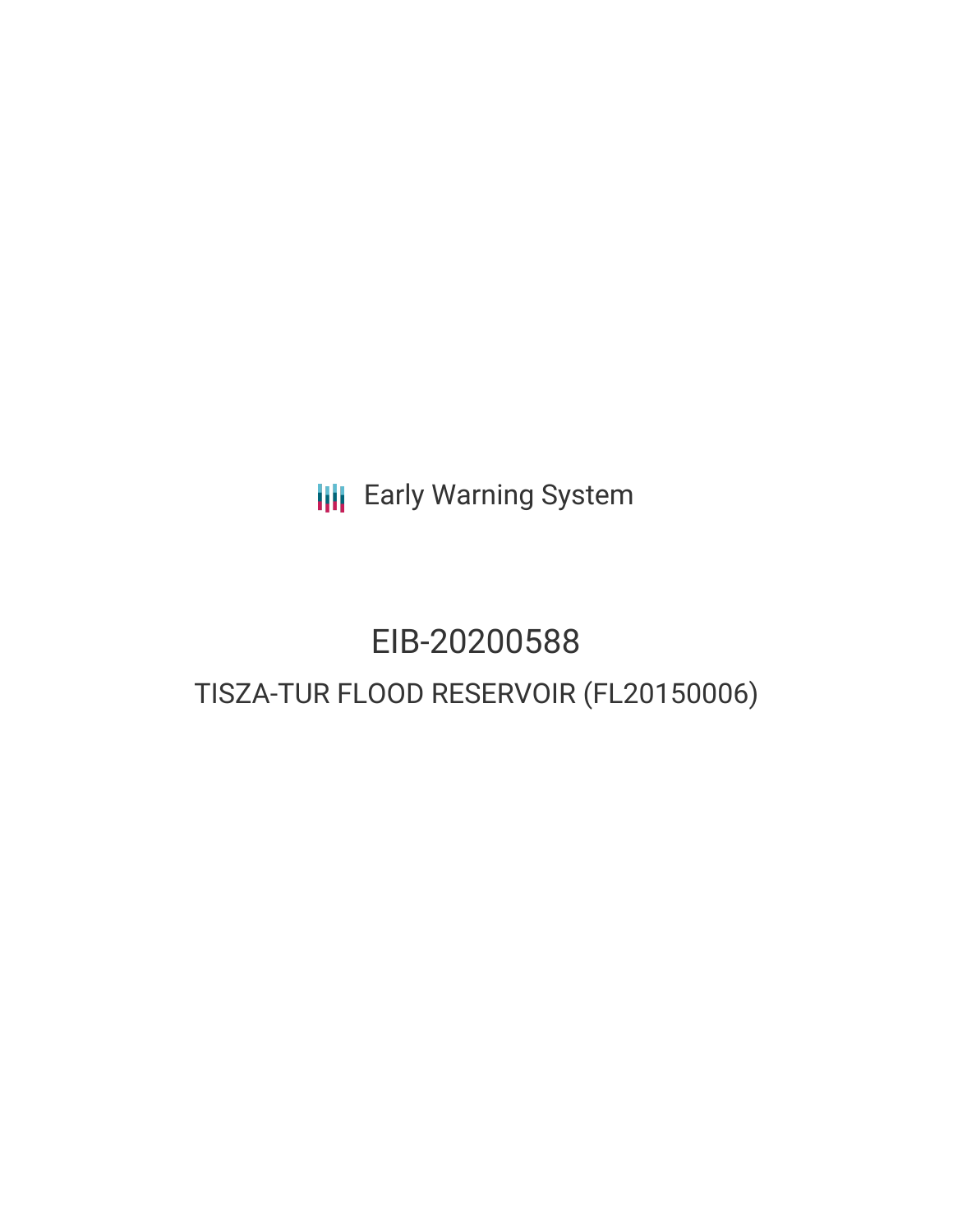

#### **Quick Facts**

| European Investment Bank (EIB)<br>Proposed<br><b>Status</b><br>U | <b>Countries</b>              | Hungary        |
|------------------------------------------------------------------|-------------------------------|----------------|
|                                                                  | <b>Financial Institutions</b> |                |
|                                                                  |                               |                |
|                                                                  | <b>Bank Risk Rating</b>       |                |
|                                                                  | <b>Borrower</b>               | <b>HUNGARY</b> |
| <b>Water and Sanitation</b><br><b>Sectors</b>                    |                               |                |
| Loan                                                             | <b>Investment Type(s)</b>     |                |
| \$20.17 million                                                  | <b>Loan Amount (USD)</b>      |                |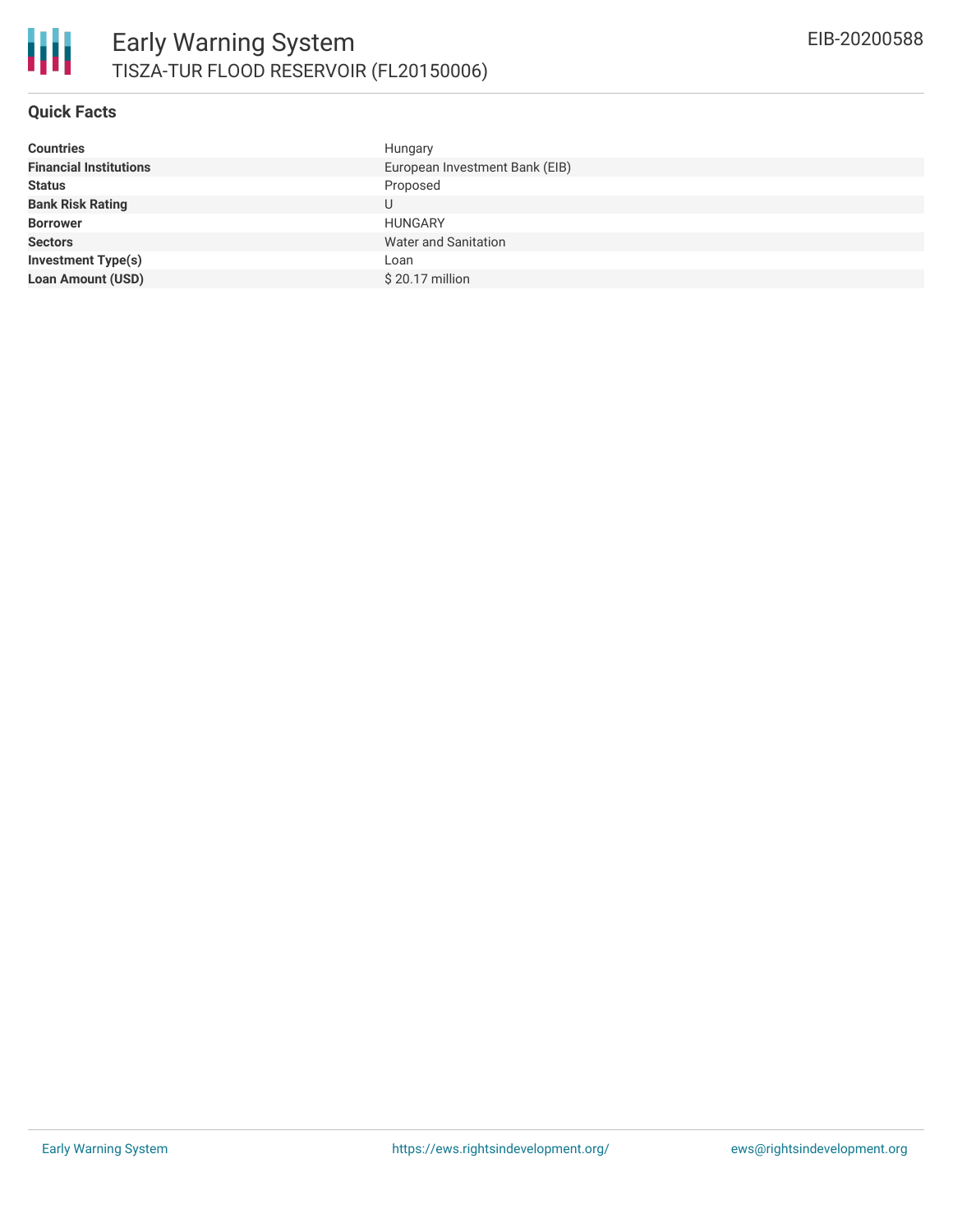

## **Project Description**

According to the bank website, the proposed project focuses on providing flood protection from the Tisza River and its tributary, the Tur, in the upper section of the Tisza. Flood protection will be mainly enhanced through the construction of a 42 million m3 retention reservoir to be formed by the construction of approximately 24.7 km of dykes.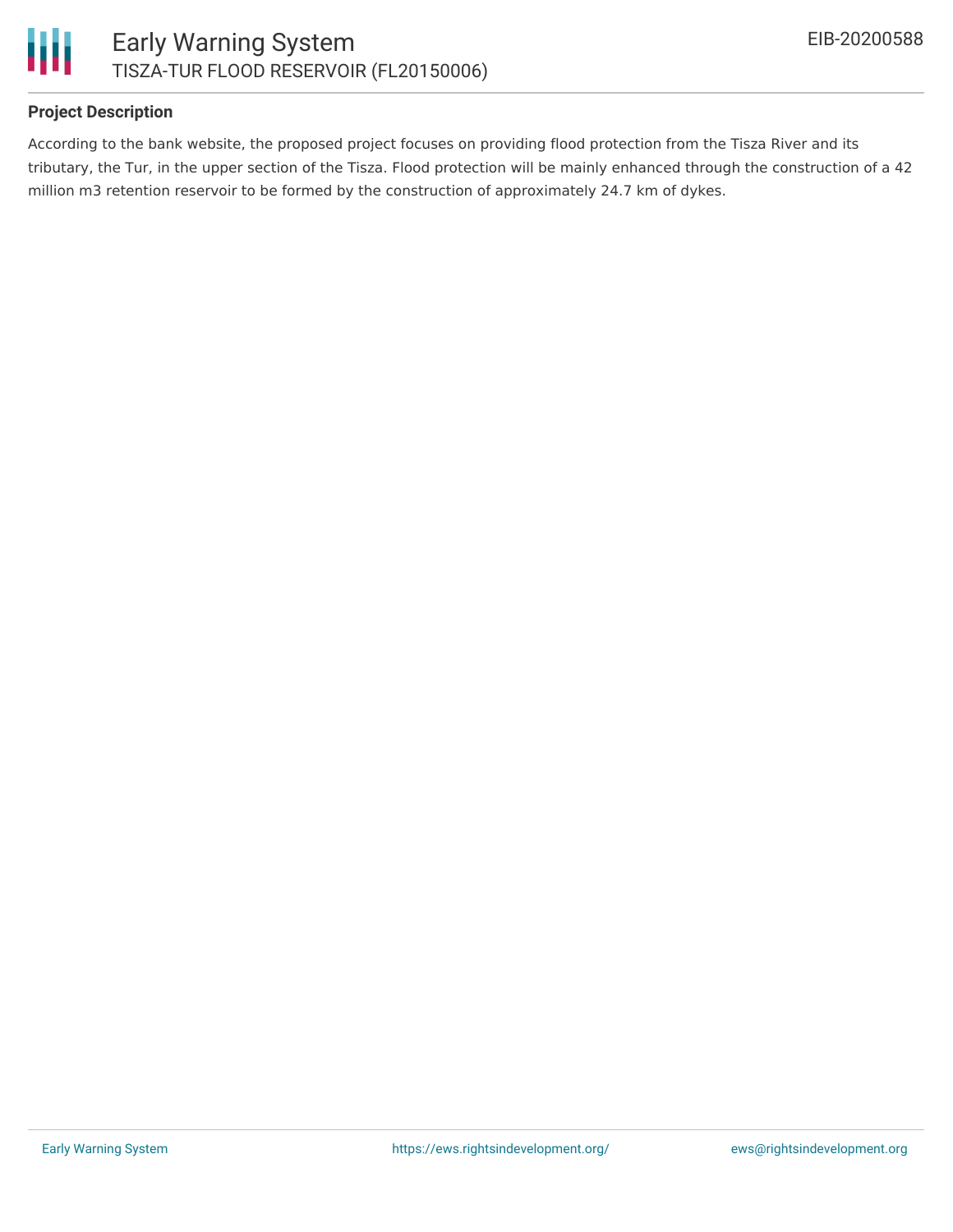

#### **Investment Description**

European Investment Bank (EIB)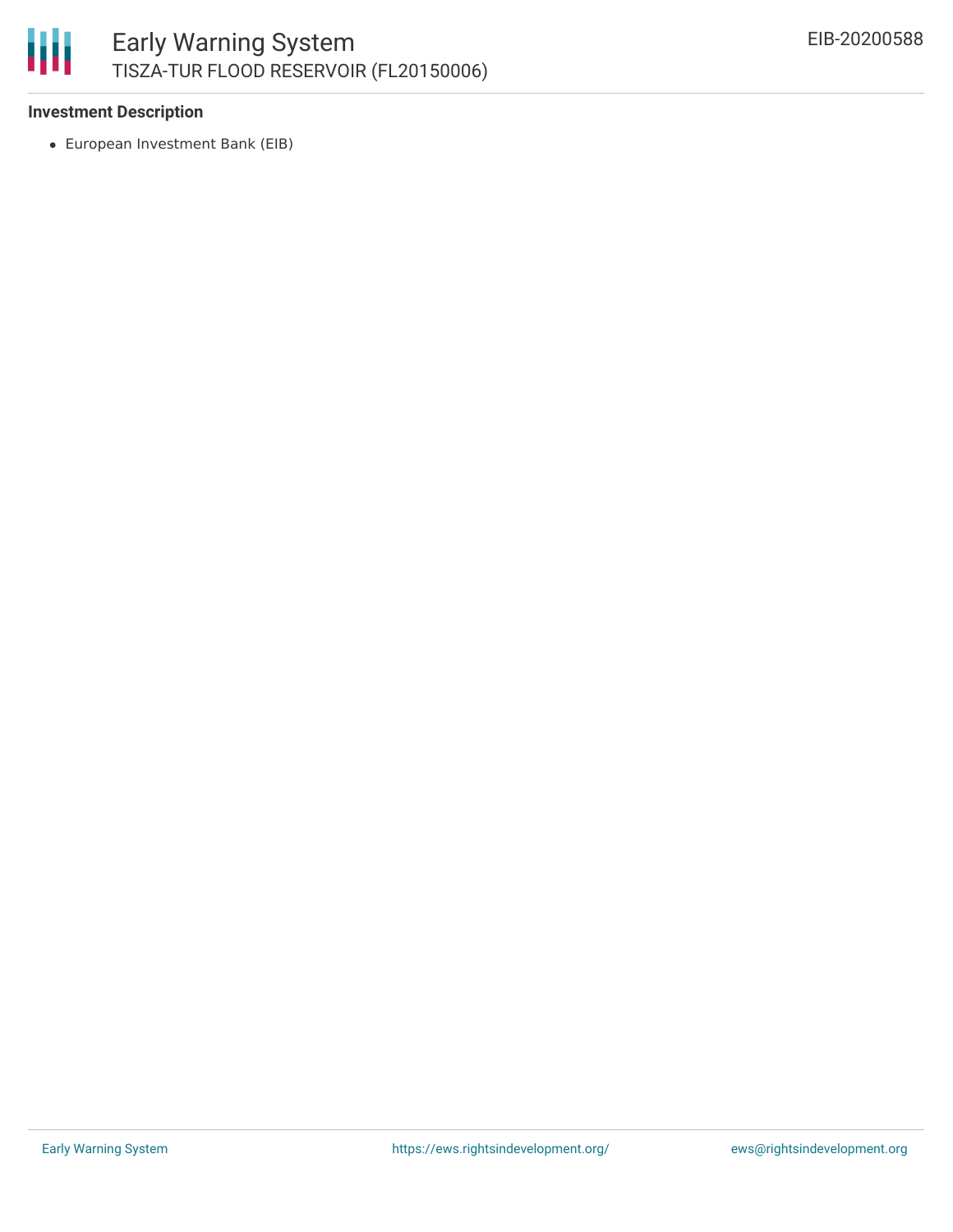#### **Contact Information**

Project contacts not available at the time of disclosure.

#### ACCESS TO INFORMATION

You can submit an information request for project information at: https://www.eib.org/en/infocentre/registers/requestform/request-form-default.htm

#### ACCOUNTABILITY MECHANISM OF EIB

The EIB Complaints Mechanism is designed to facilitate and handle complaints against the EIB by individuals, organizations or corporations affected by EIB activities. When exercising the right to lodge a complaint against the EIB, any member of the public has access to a two-tier procedure, one internal - the Complaints Mechanism Office - and one external - the European Ombudsman. A complaint can be lodged via a written communication addressed to the Secretary General of the EIB, via email to the dedicated email address: complaints@eib.org, by completing the online complaint form available at the following address: http://www.eib.org/complaints/form via fax or delivered directly to the EIB Complaints Mechanism Division, any EIB local representation office or any EIB staff. For further details, check:

http://www.eib.org/attachments/strategies/complaints\_mechanism\_policy\_en.pdf

When dissatisfied with a complaint to the EIB Complaints Mechanism, citizens can then turn towards the European Ombudsman. A memorandum of Understanding has been signed between the EIB and the European Ombudsman establishes that citizens (even outside of the EU if the Ombudsman finds their complaint justified) can turn towards the Ombudsman on issues related to 'maladministration' by the EIB. Note that before going to the Ombudsman, an attempt must be made to resolve the case by contacting the EIB. In addition, the complaint must be made within two years of the date when the facts on which your complaint is based became known to you. You can write to the Ombudsman in any of the languages of the European Union. Additional details, including filing requirements and complaint forms, are available at: http://www.ombudsman.europa.eu/atyourservice/interactiveguide.faces